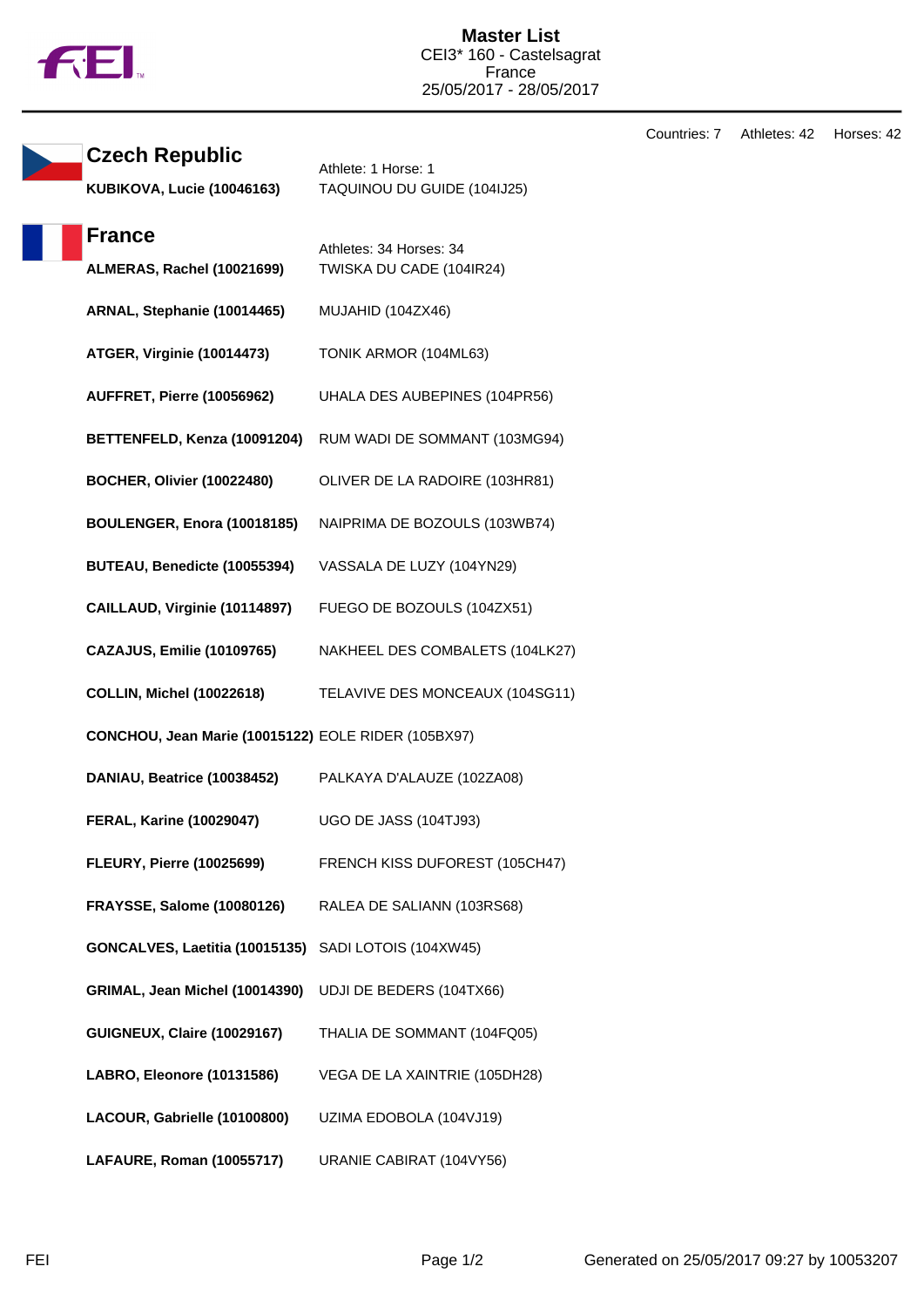

| LAMOUREUX, Marine (10021729)                           | TEOTIHUACAN DU RONC (104JX63)                         |
|--------------------------------------------------------|-------------------------------------------------------|
| LE BIHAN, Clemence (10071918)                          | TARFAYA DU VERIAUD (104TX85)                          |
| LEMOINE, Marilyn (10014419)                            | ULTIMATUM MIRBEL (105EF69)                            |
| LORENZI, Amandine (10031905)                           | TANA DU COLOMBIER (104LS08)                           |
| PAUL, France (10091633)                                | UZELLE DE TAD KOZ (104XE22)                           |
| <b>ROHAUT, Marion (10109223)</b>                       | AIGOUAL DENIA (104EO43)                               |
| <b>SIMON, Virginie (10013897)</b>                      | SIRENE DE SULEIMAN (104HT10)                          |
| THEPAULT, Daniel (10026555)                            | KADOR AR VEUZIC (104UU95)                             |
| TOMAS, Philippe (10014443)                             | VIZIR D'ESCAMPS (105DH40)                             |
| VERRHIEST, Thierry (10019887)                          | AINHOA LE MIRAGE (103FX40)                            |
| <b>VOGLER, Lea (10014410)</b>                          | CHERIDA DE BOZOULS (103NX10)                          |
| WASILEWSKI, Marion (10019152) TAIGA D'ARGANE (104IT72) |                                                       |
|                                                        |                                                       |
| Germany<br><b>ARNOLD, Sabrina (10013909)</b>           | Athlete: 1 Horse: 1<br>TARZIBUS (104LA82)             |
| <b>Italy</b><br>BISOFFI, Melissa (10017781)            | Athletes: 3 Horses: 3<br>SAPRAYA DE BOZOULS (105EU94) |
| <b>GARATTI, Simona (10018127)</b>                      | GRISU DELL'ORSETTA (104KQ69)                          |
| SERIOLI, Daniele (10065241)                            | DEPORTO (105GG71)                                     |
| Luxembourg<br><b>PENFORNIS, Nora (10086199)</b>        | Athlete: 1 Horse: 1<br>UNIKE DE L'ASTRAN (104XW01)    |
| <b>Slovakia</b><br>SUPEKOVA, Michaela (10109257)       | Athlete: 1 Horse: 1<br>JUSSUF VIII 7 (104RW38)        |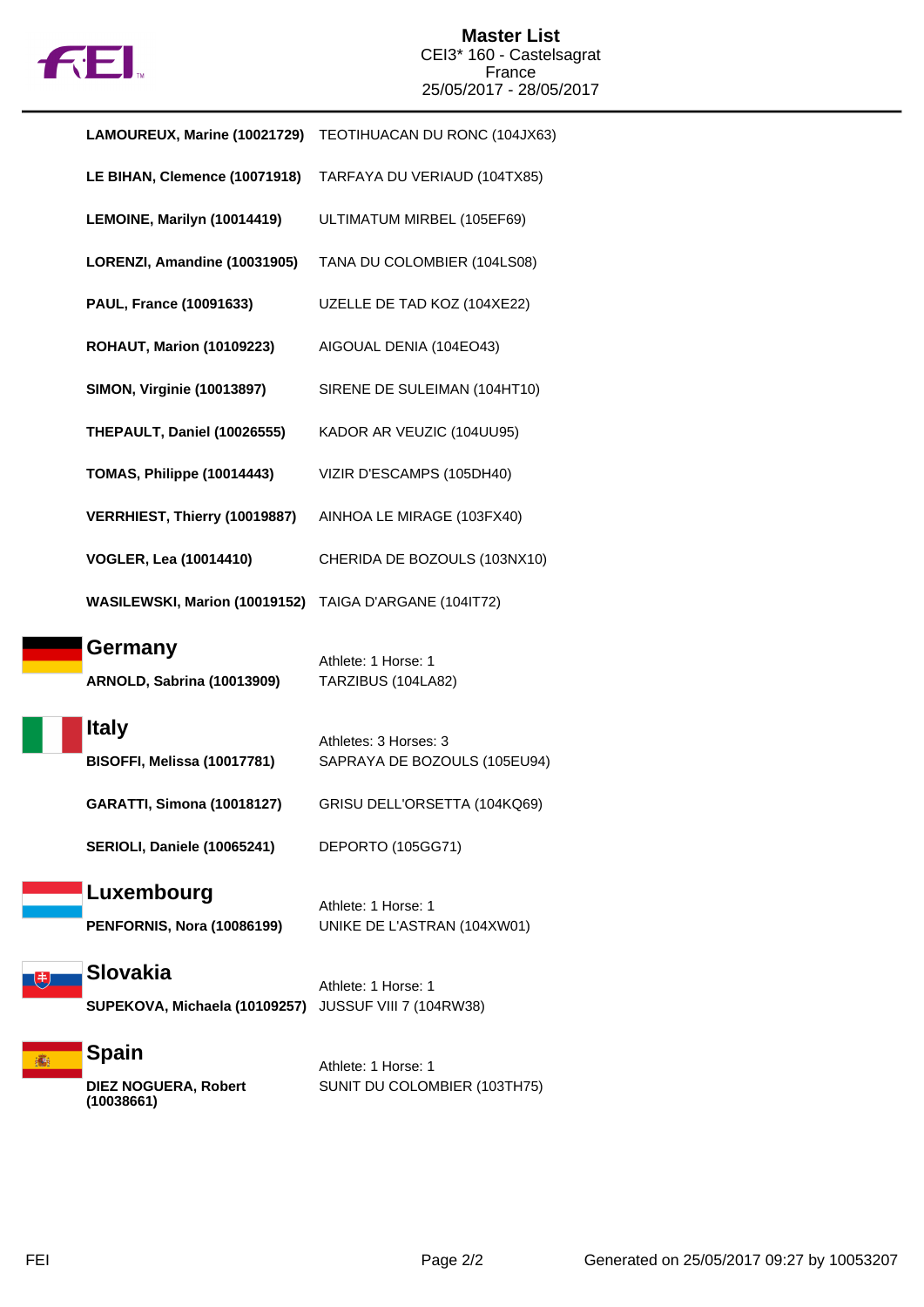

T

**Andorra**

Countries: 7 Athletes: 92 Horses: 92

| <b>ALEIX O'SULLIVAN, Noa</b><br>(10153200)                | TAIGA DU CAMMAS (105QQ97)       |
|-----------------------------------------------------------|---------------------------------|
| <b>Belgium</b>                                            | Athletes: 2 Horses: 2           |
| HARDY, Elisabeth (10047285)                               | <b>HELWA (105HI46)</b>          |
| <b>JUST, Celine (10014315)</b>                            | NARYM DE PAWI (105KC42)         |
| <b>France</b>                                             | Athletes: 84 Horses: 84         |
| AIELLO, Maeva Oceane (10139199) ZAIRA ALSET (105QJ31)     |                                 |
| <b>AREVALO MATA, Esteban</b><br>(10152969)                | NOOR EL HOURDA DE LAM (105QK62) |
| <b>ARIZTIA, Marie (10084472)</b>                          | ANJUM BINT SHAHNAN (104DL17)    |
| BALLARIN, Nicolas (10021607)                              | <b>QUORCK (105QK55)</b>         |
| <b>BARROSO, Alice (10141689)</b>                          | AMJAD DU PEREUIL (105NV67)      |
| <b>BEGAUD, Marie Christine</b><br>(10019350)              | ANIR DE LA TEULIERE (105OS84)   |
| BELLOMUSTO, Rita (10152894)                               | ZEIDA AL JAWAHIR (105OV76)      |
| BETTENFELD, Samuel (10015164) AL DENTE HIPOLYTE (105KF70) |                                 |
| <b>BIETTE, Pauline (10152575)</b>                         | PERFECT'S KARIM (105QF93)       |
| BONVALLET, Elise (10152855)                               | ALCAZAR (105GN80)               |
| <b>BOUBE, Prisca (10021691)</b>                           | AINHOA KESDOR (105QA79)         |
| BOUTEILLER, Pietro (10055787)                             | KERAMAS JULIA BEA (105GI29)     |
| <b>CANCE, Jacques (10071531)</b>                          | UMOUR DES DU (105PL61)          |
| CAPPEAU, Charles (10015092)                               | ALTAIR DU LIAUMIES (105QD11)    |
| <b>CAPRON, Emilie (10151982)</b>                          | RAKAM DE GARGASSAN (105PR79)    |
| <b>CARRILLO, Pierre Denis</b><br>(10054537)               | WALLI DU COLOMBIER (105BR16)    |
| CARTERET, Frederic (10115252)                             | RENOIR DE MONTEGUT (103PD03)    |
| CERLATI, Aurelien (10021632)                              | SAM DU PESQUIER (103XZ87)       |

Athlete: 1 Horse: 1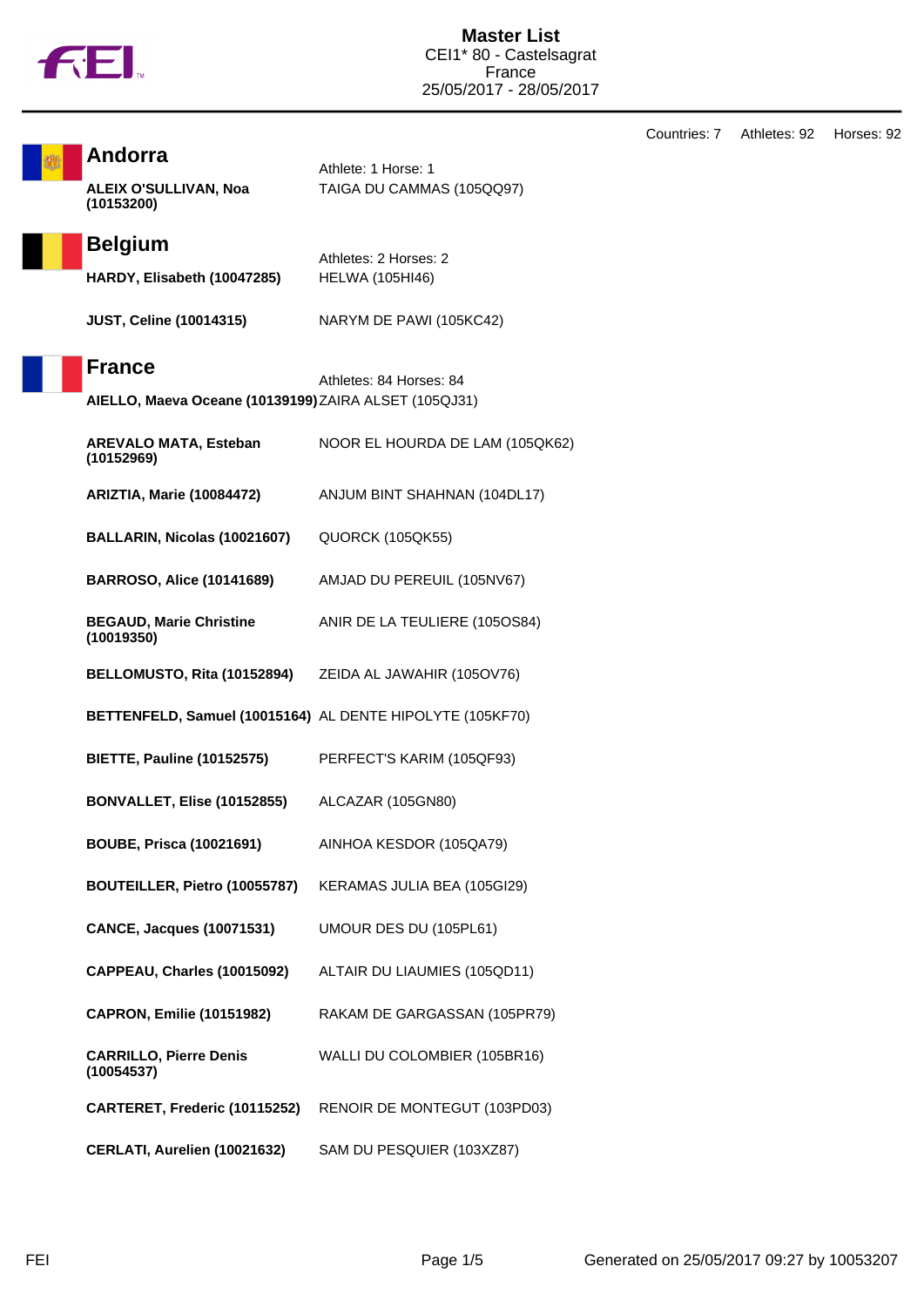

| COULOMB, Camille (10097724)                               | ASSAD REAL (105QA21)                                         |
|-----------------------------------------------------------|--------------------------------------------------------------|
| CUBAYNES, Aurelie (10092040)                              | VIC DE BANOCRES (104ZH61)                                    |
|                                                           | D'HUYVETTER, Louise (10058579) TEXAS DE LA REVERIE (104GJ45) |
| DAUDE, Lauranne (10152576)                                | SAFINA D'AILLAS (105QG53)                                    |
| DOUCET, Celia (10153651)                                  | ARABELLE CABIRAT (105PN20)                                   |
| <b>DUBOIS, Lydie (10046936)</b>                           | ASCOT DU PECOS (105QF66)                                     |
| <b>DUFOUR BADEL, Mauricio</b><br>(10091362)               | AKBAR ARMOR (105AE98)                                        |
| DUPAS, Marie Cecile (10047730)                            | EASTER MONDAY CHERY (105PH67)                                |
| FONTANEL, Stephan (10060243)                              | QUIDAMIA (103AI04)                                           |
| <b>FRANCES, Jean Philippe</b><br>(10013891)               | TSAGAN NOUR (105EO75)                                        |
| <b>FRECHIN, Annie (10026238)</b>                          | KATFIRE DES BROUGUES (105KR66)                               |
| GAUDINO, Alain (10014288)                                 | SENDJED CAN ROCAS (105PH75)                                  |
| GAUDRIOT, Vincent (10018523)                              | USAAD D'AQUI (104UO73)                                       |
| GENEVAY, Coralie (10152146)                               | TAHIR AL HEDJAZ (105PU55)                                    |
| GHYS, Elodie (10144545)                                   | VALSE FOLLE (105JK41)                                        |
| <b>GLINEL, Laetitia (10118460)</b>                        | ARANEE CABIRAT (105PN21)                                     |
| GONCALVES, Laetitia (10015135) VALDOH DU KERNIC (105KS88) |                                                              |
| GOUDEMAND, Melanie (10148838) VEINARD D'AURIOLS (105QG44) |                                                              |
| GROSJEAN, Megane (10120677)                               | VIF DE TANNAY (105JE89)                                      |
| JACQUET, Julie (10074233)                                 | <b>AWASEA (105QR14)</b>                                      |
| JACQUET, Virginie (10146461)                              | APACHE DU CARRELAT (105LC59)                                 |
| LAFAURE, Julien (10018156)                                | ABIB CABIRAT (105PN22)                                       |
| LAFFERRIERE, Jean Marc<br>(10102724)                      | APPLE ONE CHAMPAGNAC (105PV35)                               |
| LAQUES, Stephanie (10046584)                              | TESS DE PARICAL (105QI88)                                    |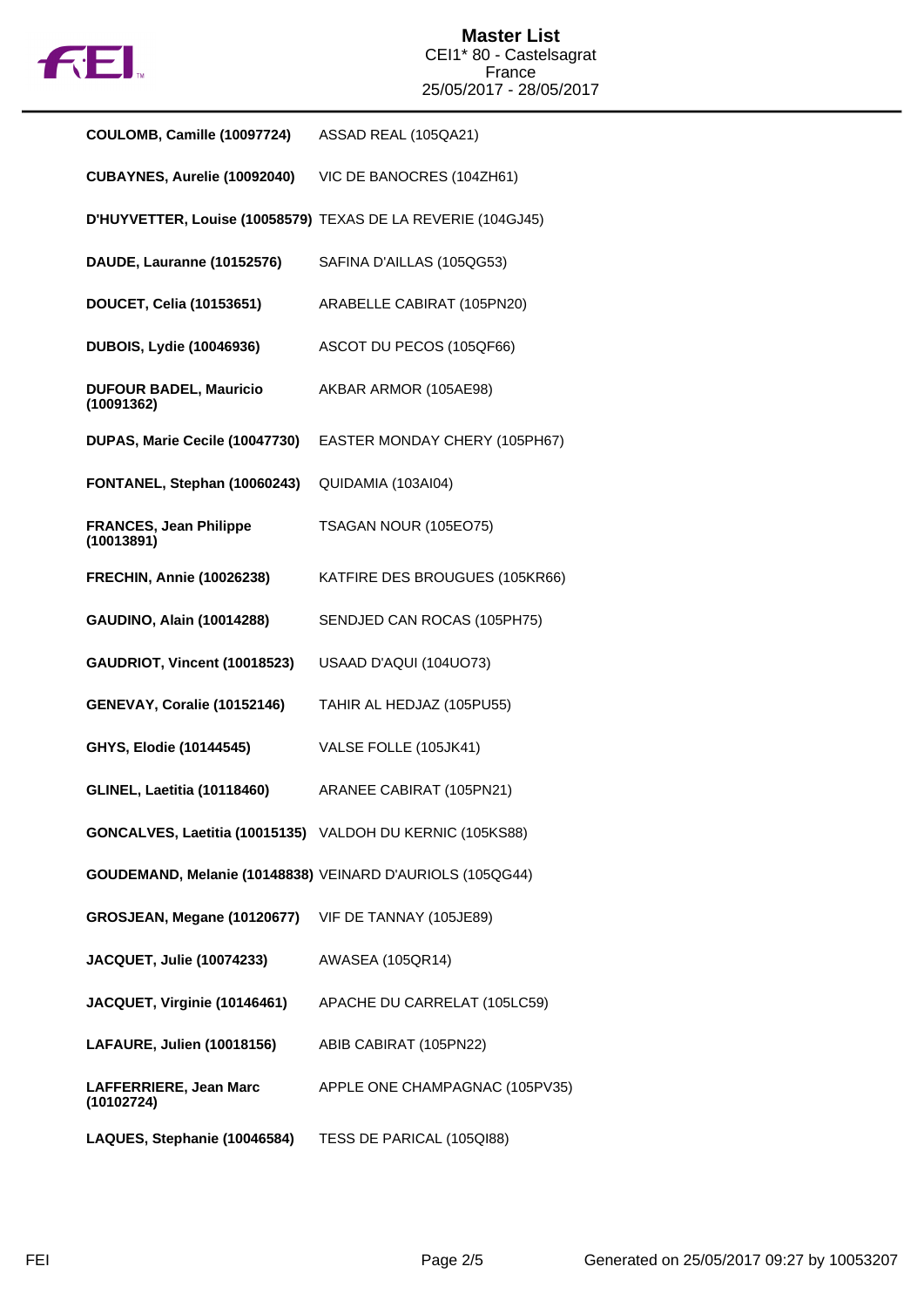

## **Master List** CEI1\* 80 - Castelsagrat France 25/05/2017 - 28/05/2017

| LAURENT, Michel (10076755)                              | RAZYA DU COUTILLAS (103MK31)                                    |
|---------------------------------------------------------|-----------------------------------------------------------------|
| LE BITOUX, Servann (10094245)                           | VIRGULE DU LOUDOUR (105PC25)                                    |
| LEFRANCOIS, Myriam (10144907) VOLT DE RABANEL (105JY03) |                                                                 |
| LEMOINE, Marilyn (10014419)                             | SHOMANE (105NQ45)                                               |
| LISSARRAGUE, Nina (10046753)                            | OA FILIX (104PD06)                                              |
| <b>MANIFACIER, May (10018193)</b>                       | VALDA DU VERDON (105CC12)                                       |
| <b>MARCELLI, Olga Melissa</b><br>(10079912)             | NAIB (105QA15)                                                  |
|                                                         | MARESCASSIER, Joel (10014399) ABUDABI DU MOULINAL (105KP90)     |
| <b>MASSET, Marion (10148326)</b>                        | RAISSA DE LA MUSSE (105MS86)                                    |
| <b>MAZEL, Pauline (10142148)</b>                        | ATHOS (105QR36)                                                 |
| <b>MEIGNEN, Julie (10139123)</b>                        | ORIENT ABIWAN (103OS79)                                         |
| MIQUEL, Charline (10134344)                             | CHAPRIMO DE BOZOULS (105PW65)                                   |
| MOLARO, Amandine (10132428)                             | AKBAR DE FLAUZINS (105QL11)                                     |
| MONTAGNE, Mathieu (10015145)                            | VOLTA'HAAR (105PF90)                                            |
|                                                         | MORVAN, Pierre Marie (10014445) TLEMLEM DE TENSONIVES (104RW20) |
| <b>NADAUD, Sarah (10138339)</b>                         | DANAKA DE FRESSANGES (105NA01)                                  |
| <b>NICOLAS, Oceane (10139647)</b>                       | UDERZO DU RICHARD (104VE86)                                     |
| PASQUET, Sophie (10150744)                              | AMANDA TRINACRIA (105OS44)                                      |
| <b>PAYEN, Morgane (10014427)</b>                        | NAELLE DU FONPEYROL (103EA70)                                   |
| PEGAZ TOCQUET, Laetitia<br>(10059676)                   | ALIA DE LANDAS (105QU48)                                        |
| PIEL, Ingrid (10152687)                                 | EXUBERANTE (105QG08)                                            |
| <b>PONCIN GERMAIN, Scarlett</b><br>(10020327)           | TARAZ DE PAKI (105QI67)                                         |
| PREYA, Aude (10034808)                                  | ZOLOTOI DES BRUMES (105QA25)                                    |
| RAFFY, Aude (10111058)                                  | AKABI (105OI06)                                                 |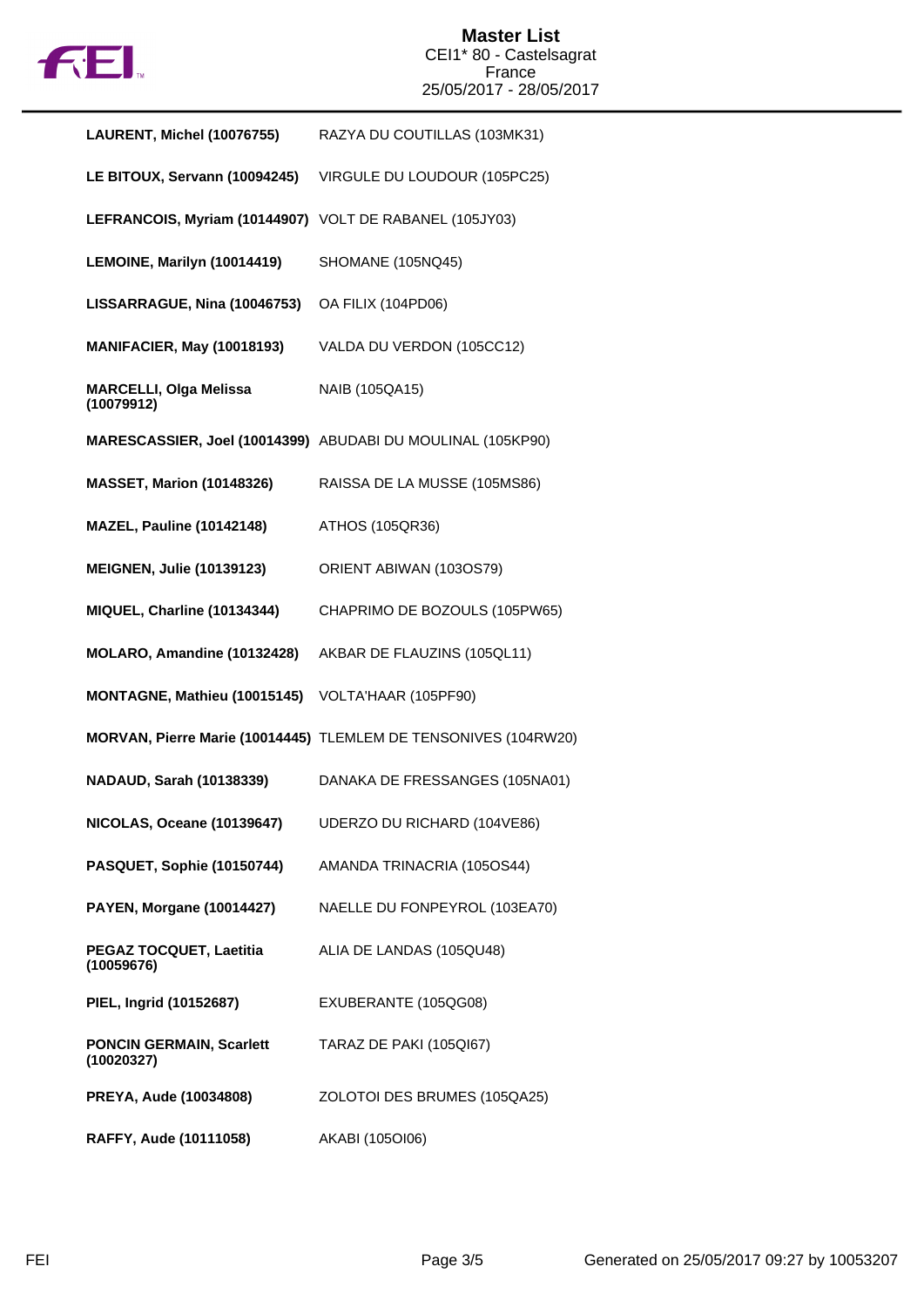

## **Master List** CEI1\* 80 - Castelsagrat France 25/05/2017 - 28/05/2017

| RAPIN, Raphael (10149116)                             | VENCEDOR A'DIAMONDS (105IX55)                                  |
|-------------------------------------------------------|----------------------------------------------------------------|
| RIGAL, Marie Laure (10149608)                         | SAMIRAH (105PU67)                                              |
| RIOU, Guillaume (10061363)                            | ZAZOU ALYF (104TP57)                                           |
| <b>ROLLAND, Julie (10136180)</b>                      | ALMYR DES EYMES (105QK12)                                      |
| ROSSIGNOL, Marie (10092195)                           | AL WHARDA DES SOURCES (105GP02)                                |
| <b>SAIGNIE, Alizee (10084765)</b>                     | QUETIB EL KABYLE (103NL57)                                     |
| <b>SALAUN, Leone (10142046)</b>                       | CYRHIUS DE LAM (103JT95)                                       |
| (10143755)                                            | <b>SANCHEZ CANOVASSO, Antoine</b> SAFIR DES VIGNAUDS (105QM17) |
| SOUSTELLE, Pauline (10086020)                         | REDA D'ALAUZE (104FH17)                                        |
| <b>SPARROW BLONDEL, Fabienne</b><br>(10070048)        | GHS TAJ MAHAL (104FZ76)                                        |
| <b>TERRAL, Alexis (10072416)</b>                      | SKY KID (105KO99)                                              |
| <b>TEYSSEDRE, Amandine</b><br>(10058017)              | RAMDAM DE CANDELON (105PV33)                                   |
| <b>THOBOIS, Louise (10144942)</b>                     | TAJ MAHAL DES YFES (105JS64)                                   |
| TOMASELLA, Orane (10140000)                           | VORAIHAL DE SOULT (105OU22)                                    |
| <b>VAN DE WOESTYNE, Amelie</b><br>(10063267)          | UHZEEVA LILY (104SI82)                                         |
| <b>VANDEKERCKHOVE, Lea</b><br>(10136750)              | BURKAAN DE LUX (105QD96)                                       |
| <b>VIGIE, Audrey (10102095)</b>                       | AMALIA DES GRIOTTES (105NX45)                                  |
| WASILEWSKI, Marion (10019152)                         | DIPOLYTE DESVABRE (105DF95)                                    |
| <b>Italy</b><br>BISOFFI, Melissa (10017781)           | Athlete: 1 Horse: 1<br>AQUIWAN D'AVRIL (105QH69)               |
| Jordan<br><b>MELGOSA MINGUEZ, Maite</b><br>(10046354) | Athlete: 1 Horse: 1<br><b>SETAN (105GD73)</b>                  |
| <b>South Africa</b><br>KING, Megan (10020235)         | Athlete: 1 Horse: 1<br>AMIRA EL ASRIT (105QU47)                |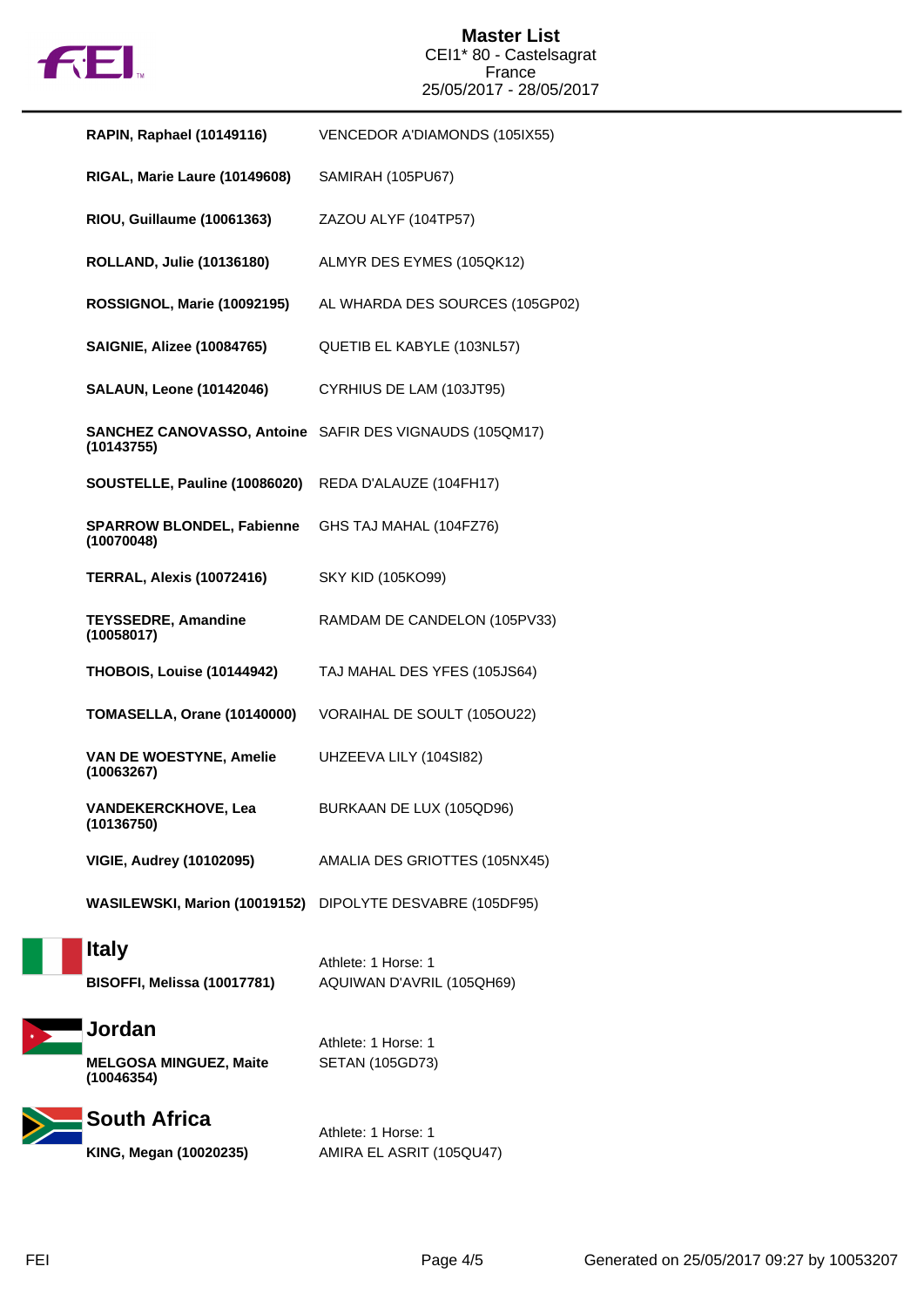



**MARTIN GARCIA, Jon Ander (10013878)**

Athletes: 2 Horses: 2 ILLUN (104AM27)

**MATO GARCIA, Ander (10020268)** DINAMIK VD (105CX18)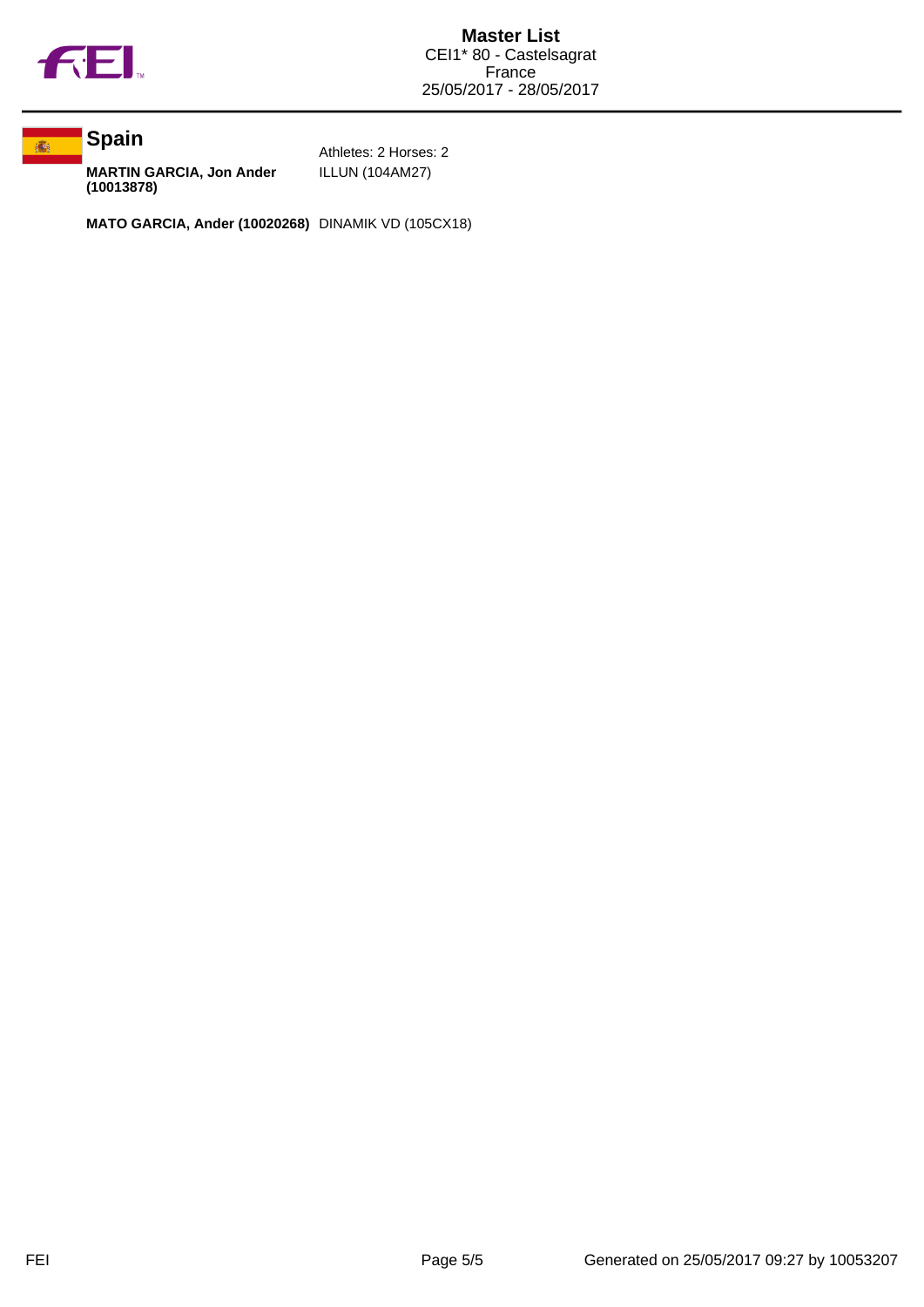

Countries: 10 Athletes: 77 Horses: 77

| <b>Belgium</b><br><b>COOLEN, Dirk (10015904)</b>           | Athletes: 4 Horses: 4<br>KHEMET ALASKA (103KA81)                                           |
|------------------------------------------------------------|--------------------------------------------------------------------------------------------|
| HARDY, Elisabeth (10047285)                                | ADIR FOLIE (105JS06)                                                                       |
| <b>JUST, Celine (10014315)</b>                             | AIGOUAL FARNIENTE (105HR69)                                                                |
| VAN GESTEL, Bruno (10075013)                               | BEREZIG (104UB25)                                                                          |
| <b>Brazil</b><br>(10107916)                                | Athlete: 1 Horse: 1<br><b>GOMES NETO, Antonio Marcelino TOUAREG DU FONPEYROL (104IJ09)</b> |
| <b>China (People's</b>                                     | Athletes: 3 Horses: 3                                                                      |
| <b>Republic of)</b><br>JIA, Huilin (10073052)              | UMINA DE LIS (105KS70)                                                                     |
| SUI, Bo (10098998)                                         | CADIZ DA APARICA (105KQ94)                                                                 |
| <b>WANG, Zhiqiang (10151055)</b>                           | WIKY (104EU59)                                                                             |
| <b>France</b><br><b>ACQUISTAPACE, Audrey</b><br>(10017582) | Athletes: 53 Horses: 53<br>SARKY DE SAULNOT (105GV93)                                      |
| <b>ARIZTIA, Marie (10084472)</b>                           | FANNAC DES CHOMIES (105GL47)                                                               |
| ARNAL, Stephanie (10014465)                                | VEGAZ DINOZZO (105IN81)                                                                    |
| <b>ATGER, Virginie (10014473)</b>                          | MASSAI DE BEZAUDUN (105FF12)                                                               |
| <b>AUBERTIN, Alex (10069833)</b>                           | VARTAGO DE MONTEGUT (105GE55)                                                              |
| <b>AUFFRET, Pierre (10056962)</b>                          | ADJA DE MESCAM (105CH36)                                                                   |
| BARD, Paul (10067656)                                      | ESSAOUIRA DE MADIGOU (105NX61)                                                             |
| <b>BEUDET, Laurine (10111633)</b>                          | <b>ZULIANS (105OE40)</b>                                                                   |
| BONNELIE, Didier (10022488)                                | VIJDANA (105JR71)                                                                          |
| BORDENAVE, Aurelie (10102655)                              | AINHOA LE PACHA (103KP31)                                                                  |
| <b>BORDERIE, Lydie (10077047)</b>                          | AINHOA INANA (104QM45)                                                                     |
| <b>BOURLE, Sonia (10014458)</b>                            | VENIVIDI CAUSSANEL (105EF67)                                                               |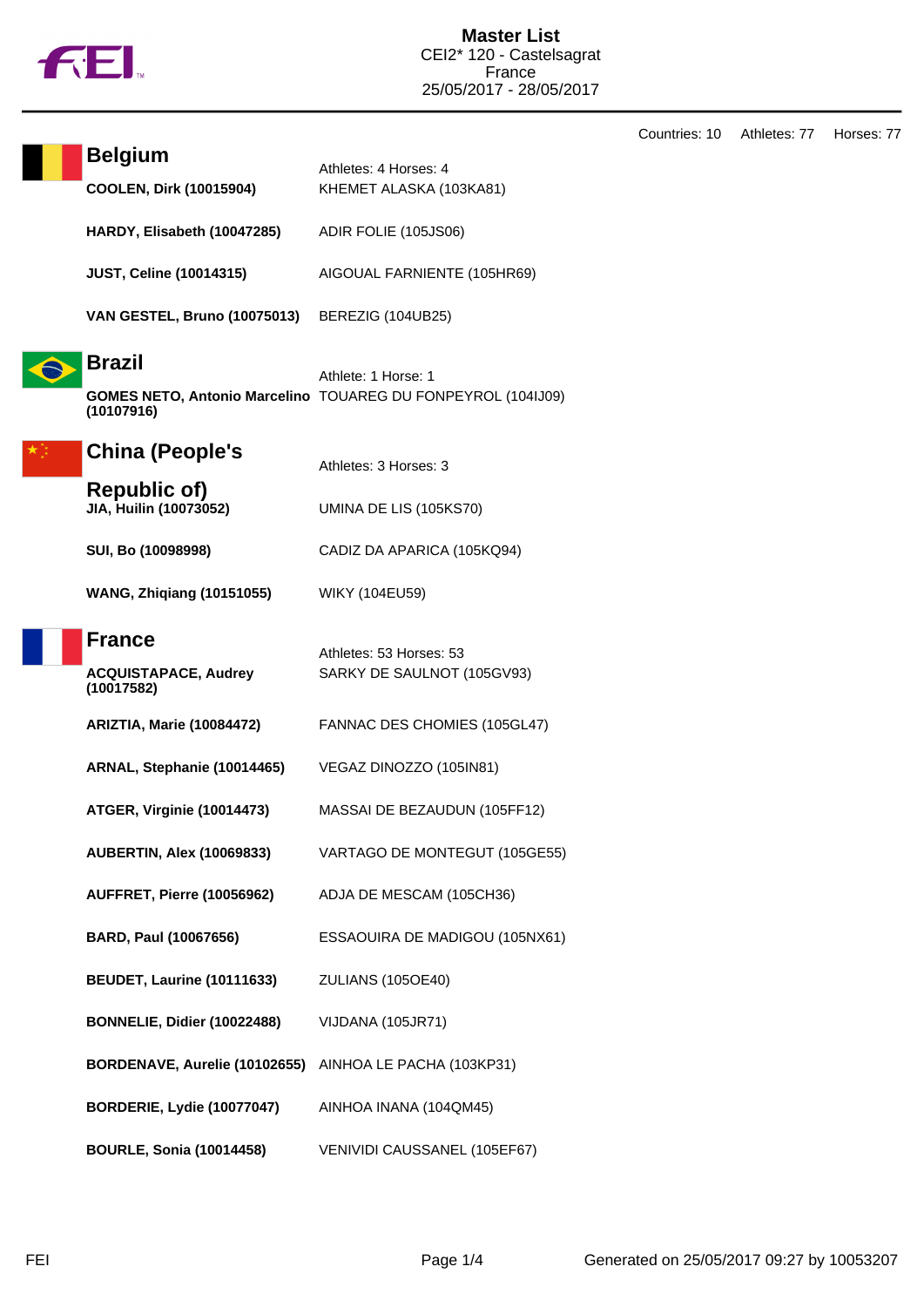

## **Master List** CEI2\* 120 - Castelsagrat France 25/05/2017 - 28/05/2017

| <b>BRAUN, Mathieu (10067111)</b>                                       | GUETTA DES TROIS MAS (105IJ15)                               |
|------------------------------------------------------------------------|--------------------------------------------------------------|
| BRIGNOLI, Marion (10071777)                                            | SALMA DU RONC (104IF02)                                      |
| CARTERET, Margaux (10091254)                                           | VOIVOD DE CROUZ (105JK21)                                    |
| CHAUD, Clementine (10062510)                                           | MILAN DE MARJOLAINE (103TT19)                                |
| <b>COLANSON, Marine (10134391)</b>                                     | AIGLON DE LA CROIS (105KS28)                                 |
| DEVELAY, Aurelie (10015084)                                            | TENERE DE NORVAVRE (104XE31)                                 |
| FIERENS, Barbara (10145014)                                            | ANNABA DE TENSONNIVES (105OK49)                              |
| GAUDRIOT, Vincent (10018523)                                           | AHMAD DU BARTHAS (105NT56)                                   |
| GHYOROS, Danielle (10059924)                                           | VIRTUOZO D'YS (105FB82)                                      |
| GOACHET, Julien (10015131)                                             | AMELIA DU CAYROU (104MV89)                                   |
| GRANDIN DE L EPREVIER, Helene AZEEB DE SOMMANT (105LB31)<br>(10146544) |                                                              |
| HOUBERDON, Sandra (10061529) NELLA DE PAWI (104VP87)                   |                                                              |
| LABRO, Eleonore (10131586)                                             | ATHENA DE LA XAINTRIE (105NY88)                              |
| LAFAURE, Julien (10018156)                                             | VANILLE CABIRAT (105MR72)                                    |
| LAFAURE, Roman (10055717)                                              | VALDEZ CABIRAT (105EN65)                                     |
| <b>LAMBERT, Emilie (10014034)</b>                                      | FALBALA FONT NOIRE (105IJ10)                                 |
| <b>LAMORINIERE, Jean Luc</b><br>(10026553)                             | MAGIK DEL'AMO (103YT62)                                      |
| <b>LANCE, Sandrine (10017855)</b>                                      | USHUAIA DE MONTEGUT (104XN78)                                |
| LE BERRE, Sophie (10121190)                                            | ALABONHEUR DE SOMMANT (105LB21)                              |
| <b>LEHOUX, Elodie (10132505)</b>                                       | EL FAROUK (104YZ52)                                          |
| <b>LELOUP HELLIES, Marianne</b><br>(10035264)                          | AZYR DE BANOCRES (105KS80)                                   |
| <b>MARCELLI, Olga Melissa</b><br>(10079912)                            | TEMPORADA (104ZZ65)                                          |
|                                                                        | MARESCASSIER, Joel (10014399) ULKINO DES MIRAILLES (104MZ21) |
| <b>MONTAGNE, Julia (10097018)</b>                                      | ADADJA DE BOZOULS (105GV12)                                  |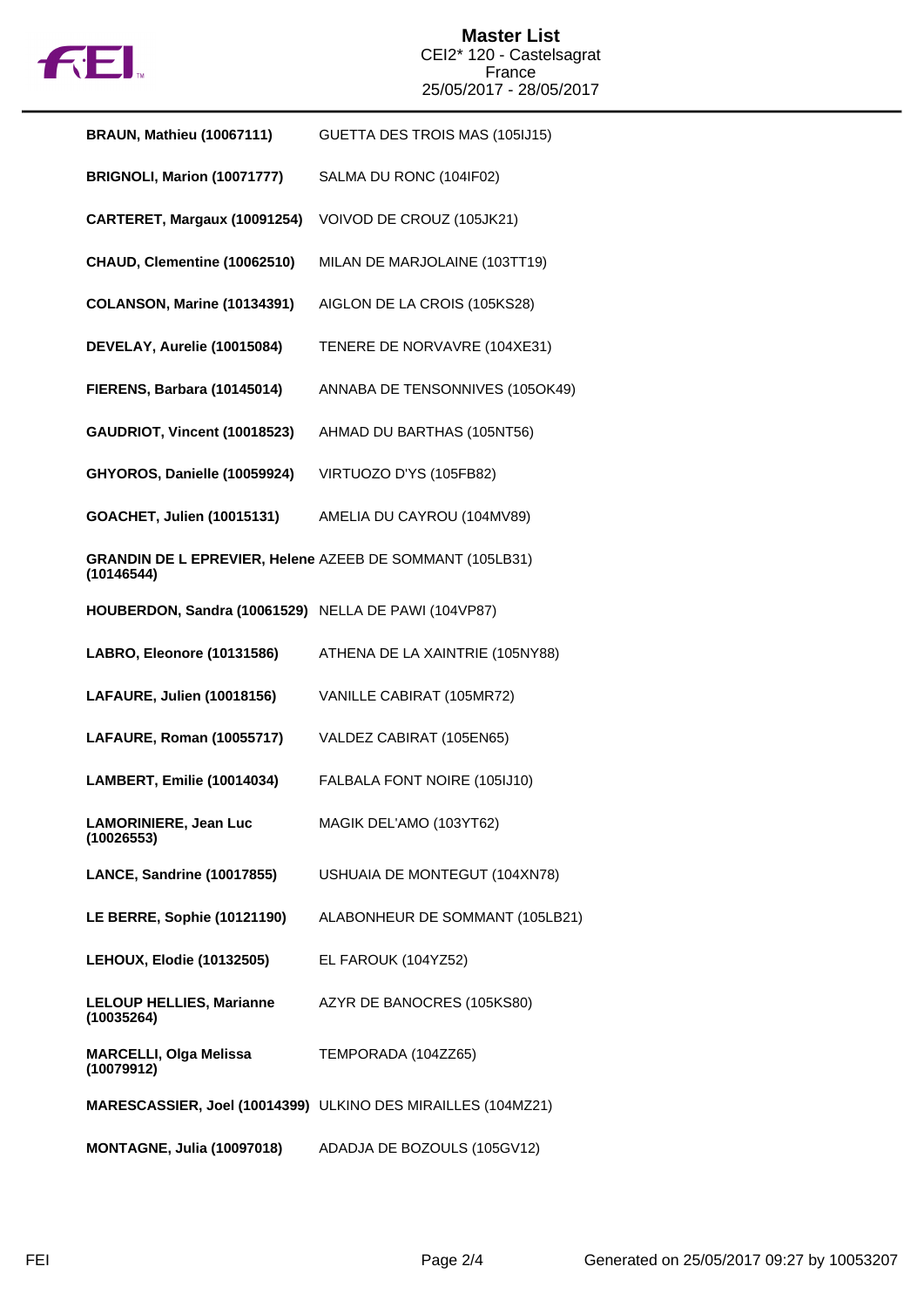

| MORVAN, Mathilde (10015146)                  | AS DES VIALETTES (105KV19)                                   |
|----------------------------------------------|--------------------------------------------------------------|
|                                              | MORVAN, Pierre Marie (10014445) DJELFOR DE BOZOULS (105KV65) |
| <b>MOUROU, Justin (10014401)</b>             | RIAD DE JALIMA (105KW12)                                     |
| <b>NOAILLES, Anais (10111622)</b>            | FARSHAA DE BOZOULS (105KV66)                                 |
| <b>PATON, Elena (10066237)</b>               | UNTEL CHAMP DU CIEL (104TB59)                                |
| RIOU, Lisa (10026554)                        | VASY DE L'AULNE (105DZ46)                                    |
| <b>RIVIERE, Robin (10061229)</b>             | <b>UPEDRO (104ZE22)</b>                                      |
| ROSELL, Carla (10120684)                     | TAHIRA DE TENSONNIVES (104VU88)                              |
| <b>SAIGNIE, Marine (10084766)</b>            | ALAURZA (105PI52)                                            |
| <b>SALAUN, Leone (10142046)</b>              | KELIA DU CAMDEBOR (103UH83)                                  |
| <b>SCHWARTZ, Celine (10014316)</b>           | EAUNOIRE ENKSOUN (105DN11)                                   |
| <b>THOMAS, Margot (10076382)</b>             | ALADIN DE PERROS (105JZ13)                                   |
| VALENTIN, Maeva (10081795)                   | NIDJAVA DU CAUSSANEL (104QI10)                               |
| <b>VAUTE, Linda (10102577)</b>               | VITAWAN DE PASSILLE (105FZ32)                                |
| VILLEGIER, Melanie (10039489)                | TAJ MAHAL (104LB14)                                          |
| <b>WAUQUIER, Anne (10145803)</b>             | ZAIM EL MEHIR (105KR32)                                      |
| ZDEG, Azzdine (10139888)                     | VICTORIA D'AMOUR (105EV07)                                   |
| Germany<br><b>ARNOLD, Sabrina (10013909)</b> | Athlete: 1 Horse: 1<br>VICTOR REAL (105DH47)                 |
| <b>Italy</b><br>BISOFFI, Melissa (10017781)  | Athlete: 1 Horse: 1<br>AGADJAI DE BOZOULS (105FX81)          |
| Oman                                         | Athletes: 3 Horses: 3                                        |
| AL BALUSHI, Adil (10056242)                  | SAALAM D'OLT (104UW68)                                       |
| AL FARSI, Hussain Ali Talib<br>(10110965)    | RAQQAS LARZAC (103PH15)                                      |
| AL SIYABI, Abdullah Said Salim<br>(10035633) | RAFALE DE LA FAGEOLE (103KA06)                               |